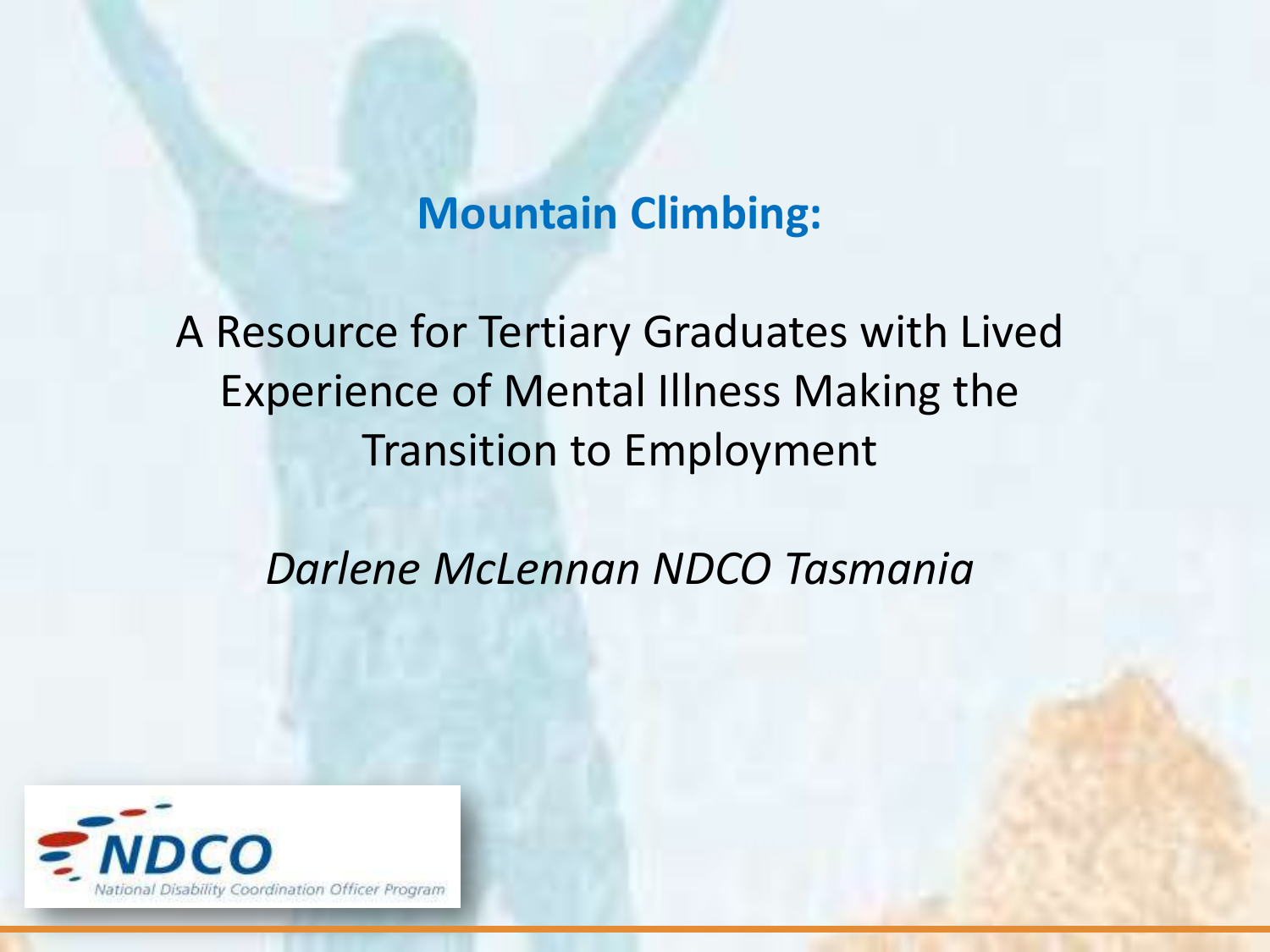# "The best way to appreciate your job is to imagine yourself without one."

- Oscar Wilde

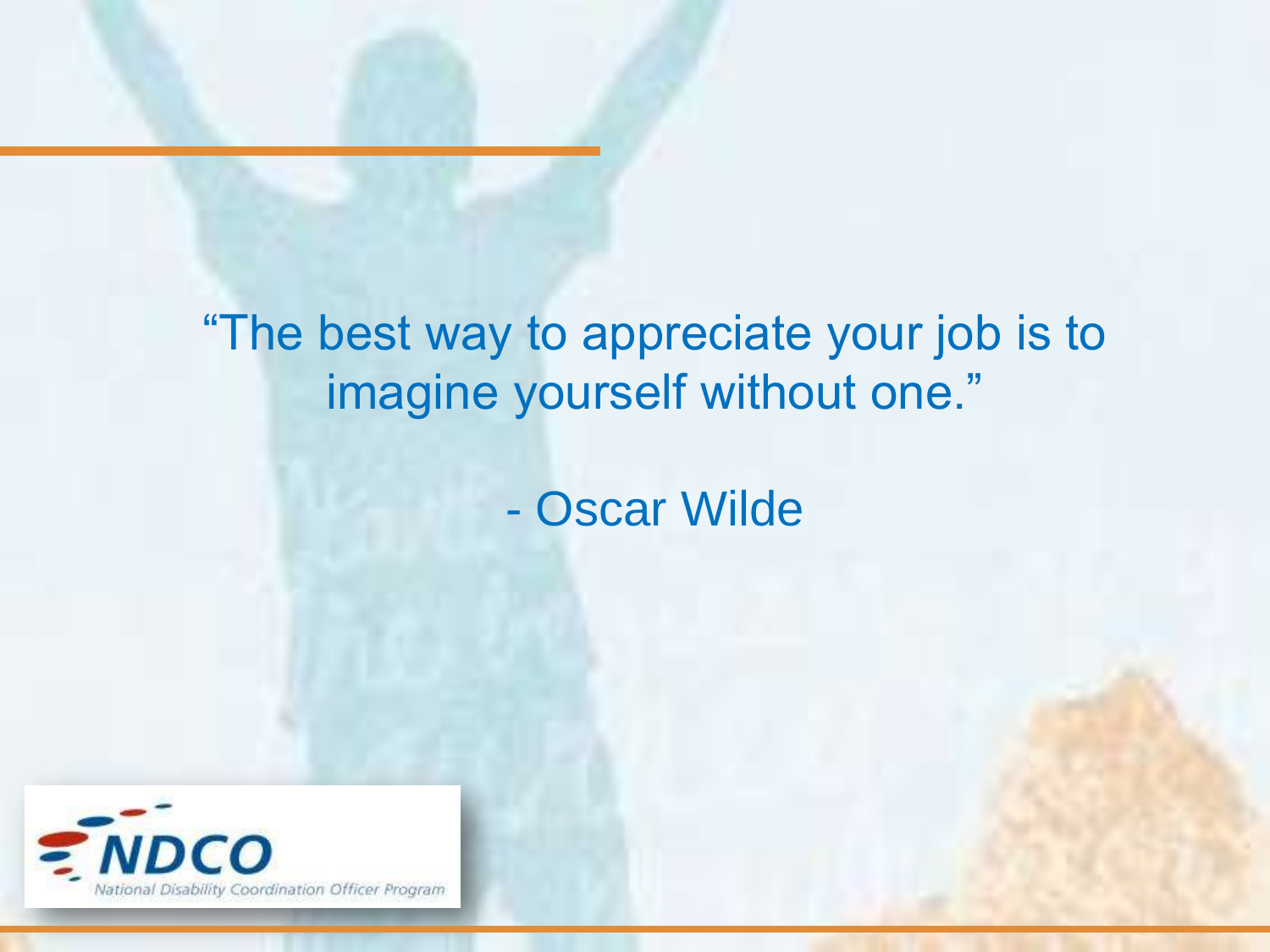### **Overview**

•Background of the development of the resource

•The resource – snap shot

•Some key points **Disclosure** Relaxation

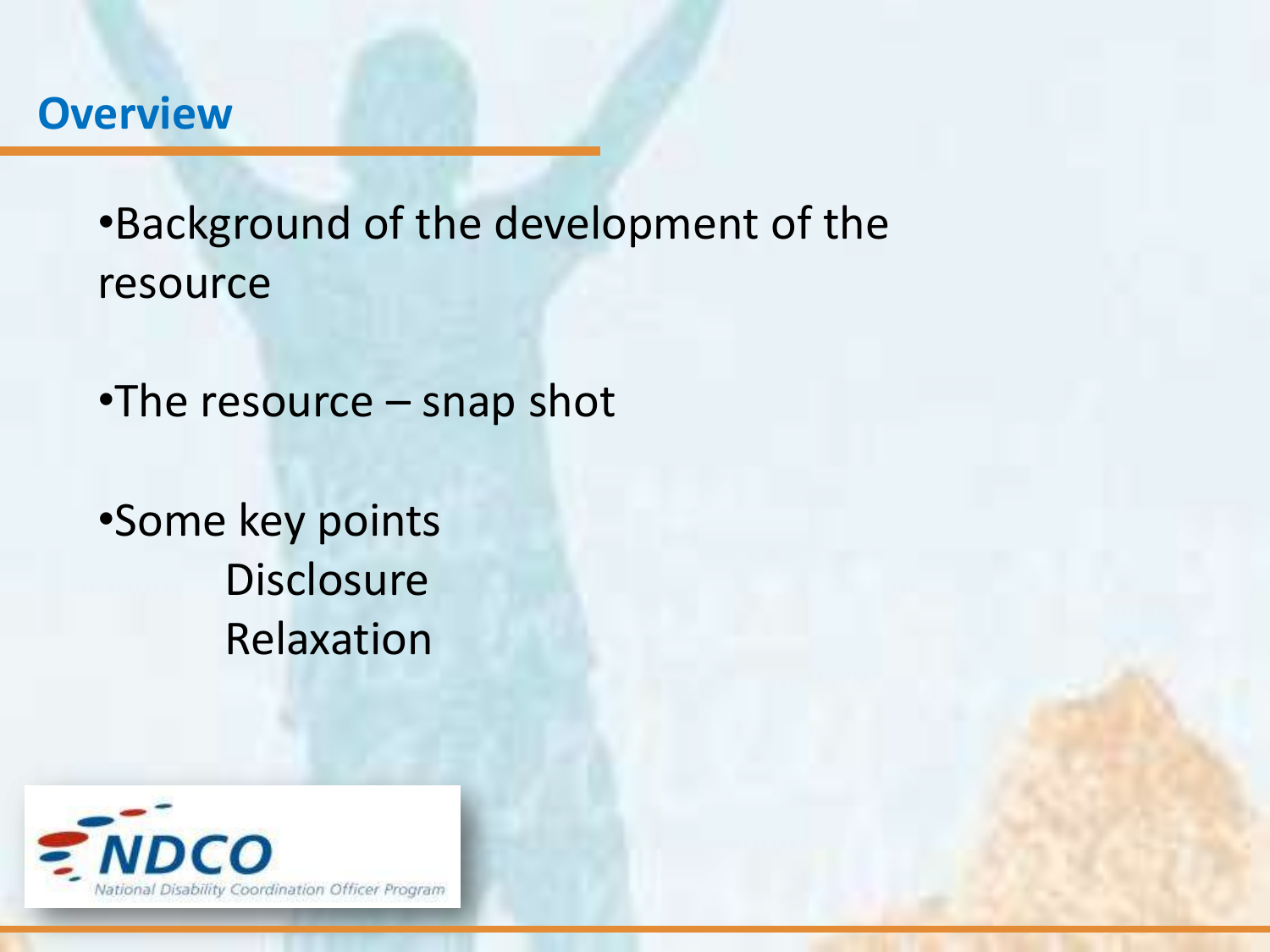People with lived experience of mental illness experience higher levels of unemployment.

Liaison with Tertiary Disability advisers and the Disability Employment Agencies indicated that this disability type constitutes a significant proportion of their student/client base.

There is also anecdotal evidence that they face some of their greatest challenges when working with this student/client group.

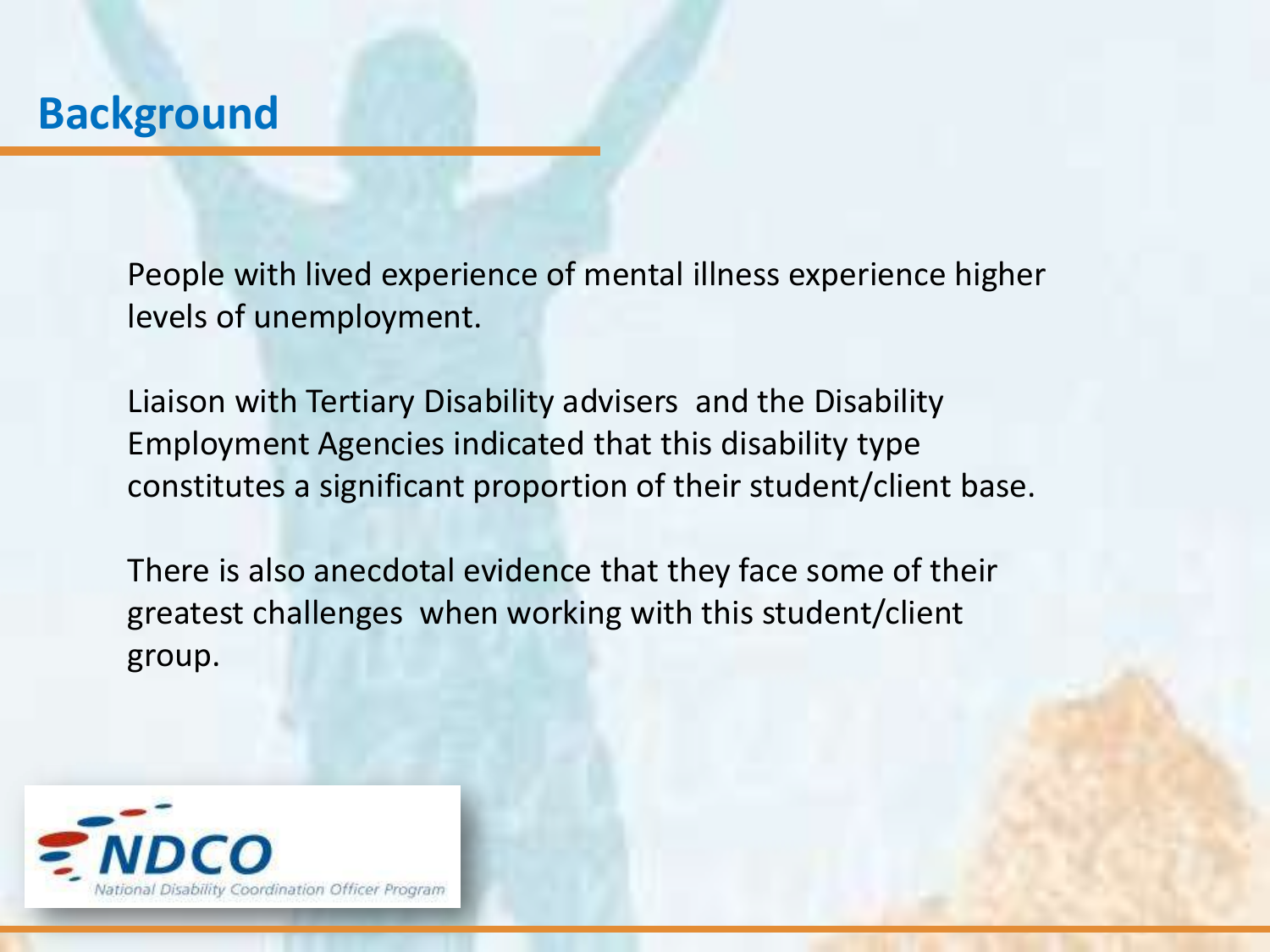•To develop and disseminate a resource that will better enable people with a mental illness make a successful transition from tertiary education employment

•Provide individuals who support people with a mental illness access examples of good practice and strategies for working with this client group

•Identify and collate available material that will assist graduated with a mental illness make the transition from tertiary education to employment, and provide links to relevant information from other resources

•Describe good coping strategies, indicators of stress, benefits of having an individual health plan, employment options, and how to explore and work from the perspective of individuals strengths

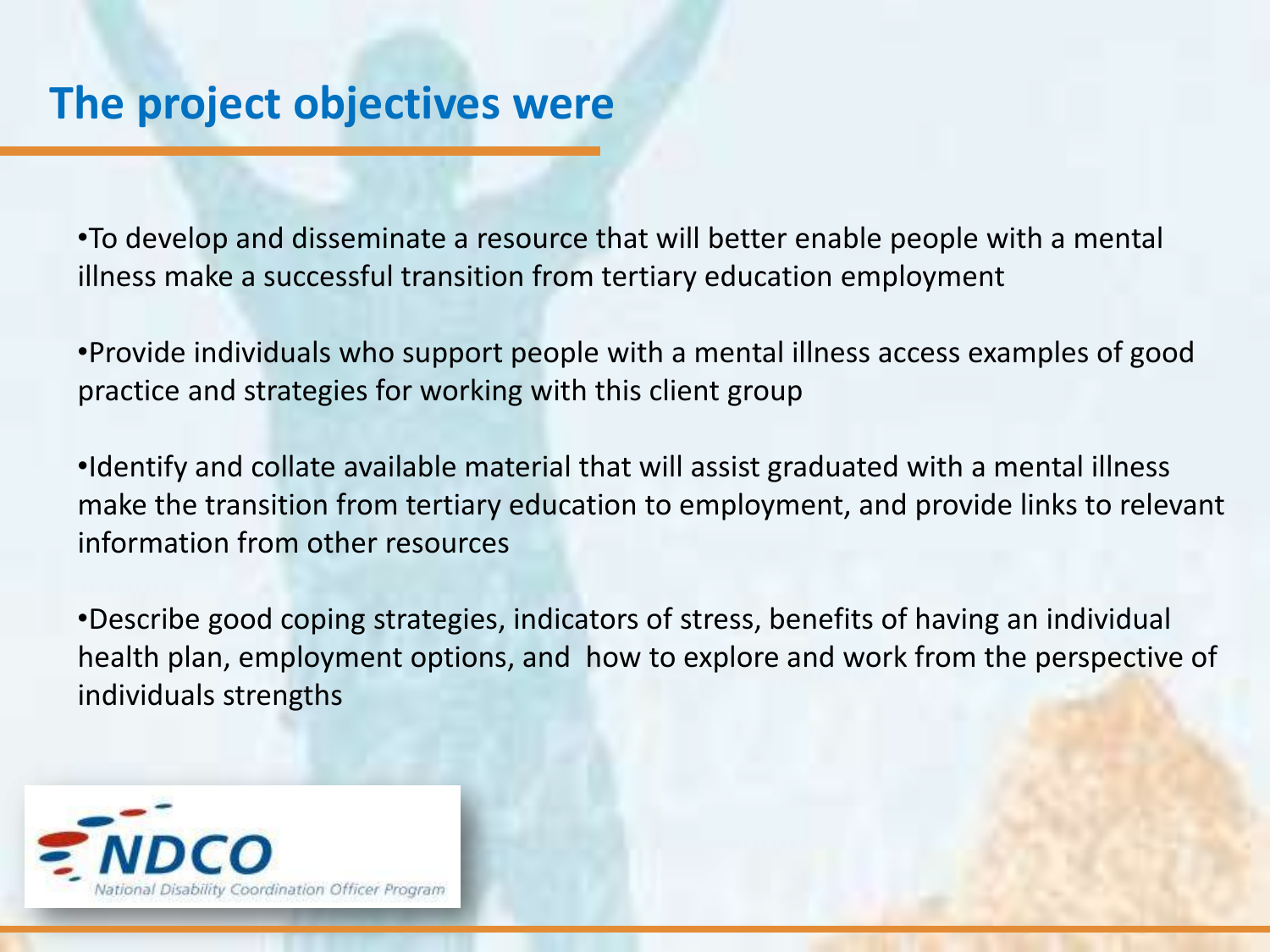### **Keys to its success**

- 1. Appointment of a great Project officer who not only had the skills and capacity to undergo the research and collating the resource in a proficient and engaging manner, but also was able to use his own lived experience of mental illness to reflect on the material. was invaluable and a major key to the success of the project.
- 2. Formation of an Advisory/steering committee at the start of the project that was representative of key stakeholders from the employment, tertiary and mental health sectors
- 3. Keith Mahar's support and guidance

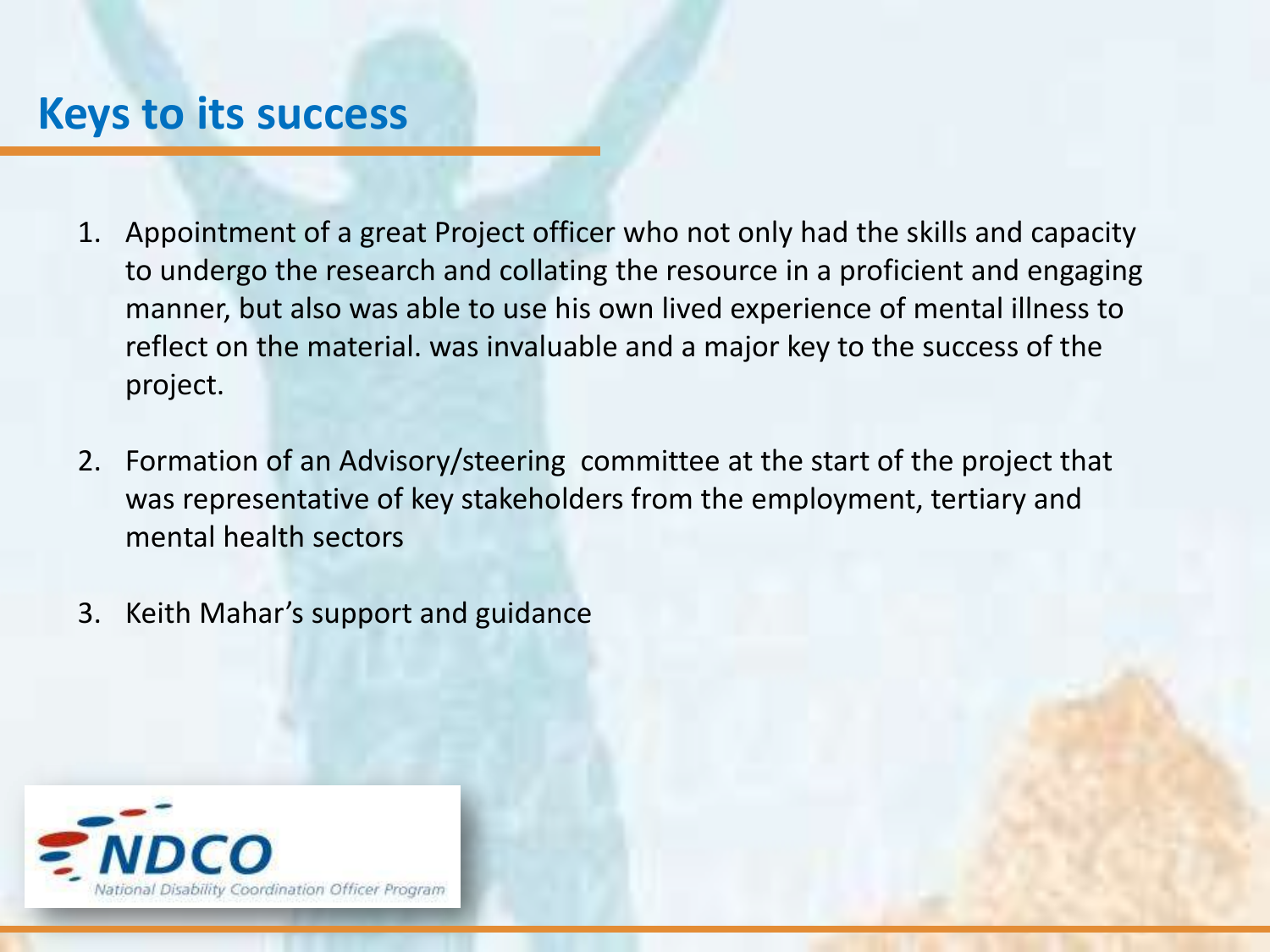### **Contents**

### **THE LAY OF THE LAND**

**Finding your place in the mental health landscape**

**SO MANY MOUNTAINS IN THE RANGE What kind of work is right for you?**

**STARTING THE CLIMB Looking for work**

**THE SUMMIT IS IN SIGHT Applications and interviews**

### **PEAK PERFORMANCE**

**Your first week at work**

**AT THE TOP OF YOUR GAME Staying well in work; changing jobs**

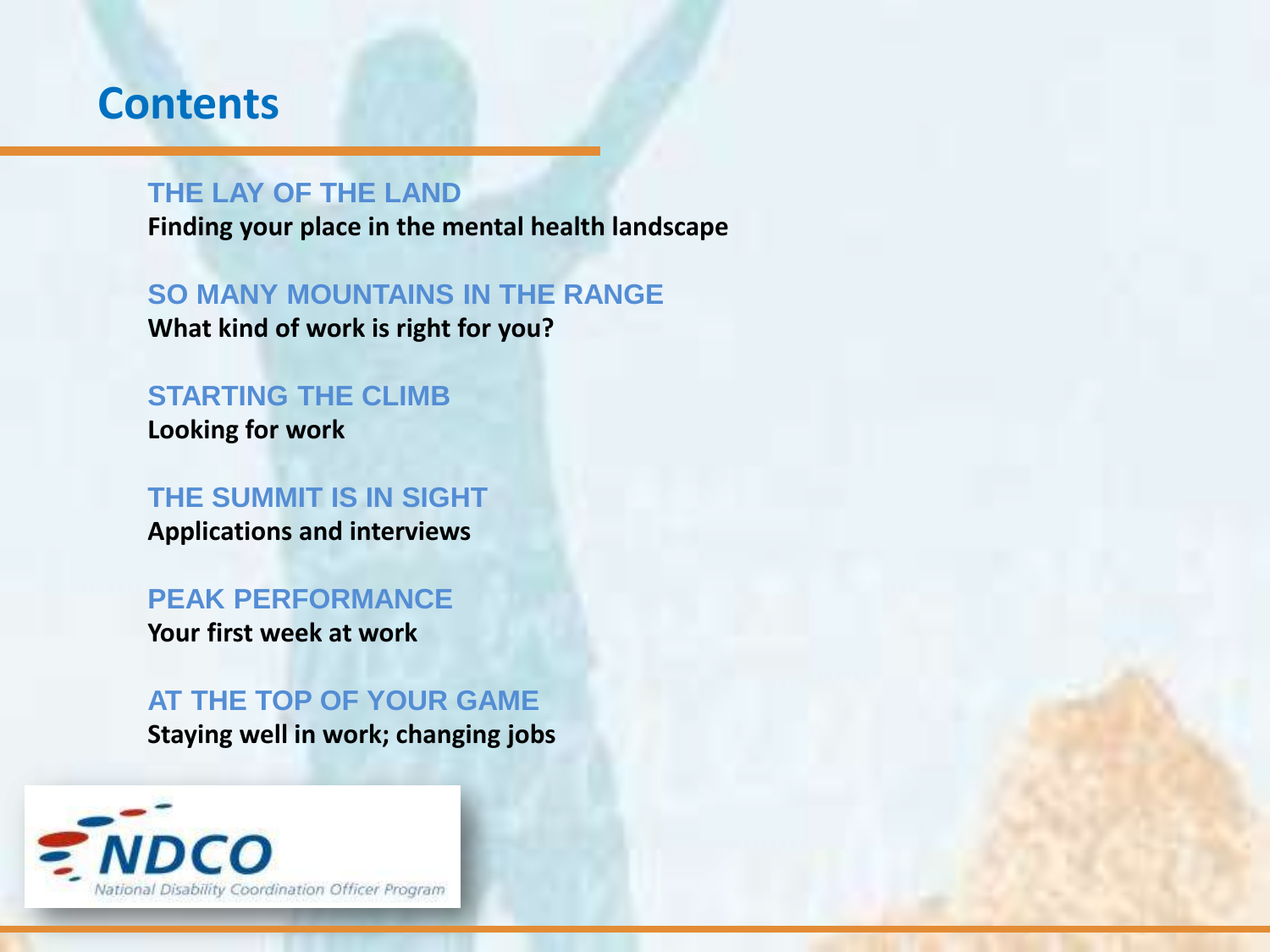The resource is online at [www.ndcotas.com.au](http://www.ndcotas.com.au/)

[Mountain Climbing A resource for tertiary graduates with lived](http://issuu.com/ndcotas/docs/ugro3542_mental_health_booklet_electronic?mode=embed&layout=http://skin.issuu.com/v/light/layout.xml&showFlipBtn=true)  [experience of mental illness making the transition to employment](http://issuu.com/ndcotas/docs/ugro3542_mental_health_booklet_electronic?mode=embed&layout=http://skin.issuu.com/v/light/layout.xml&showFlipBtn=true)

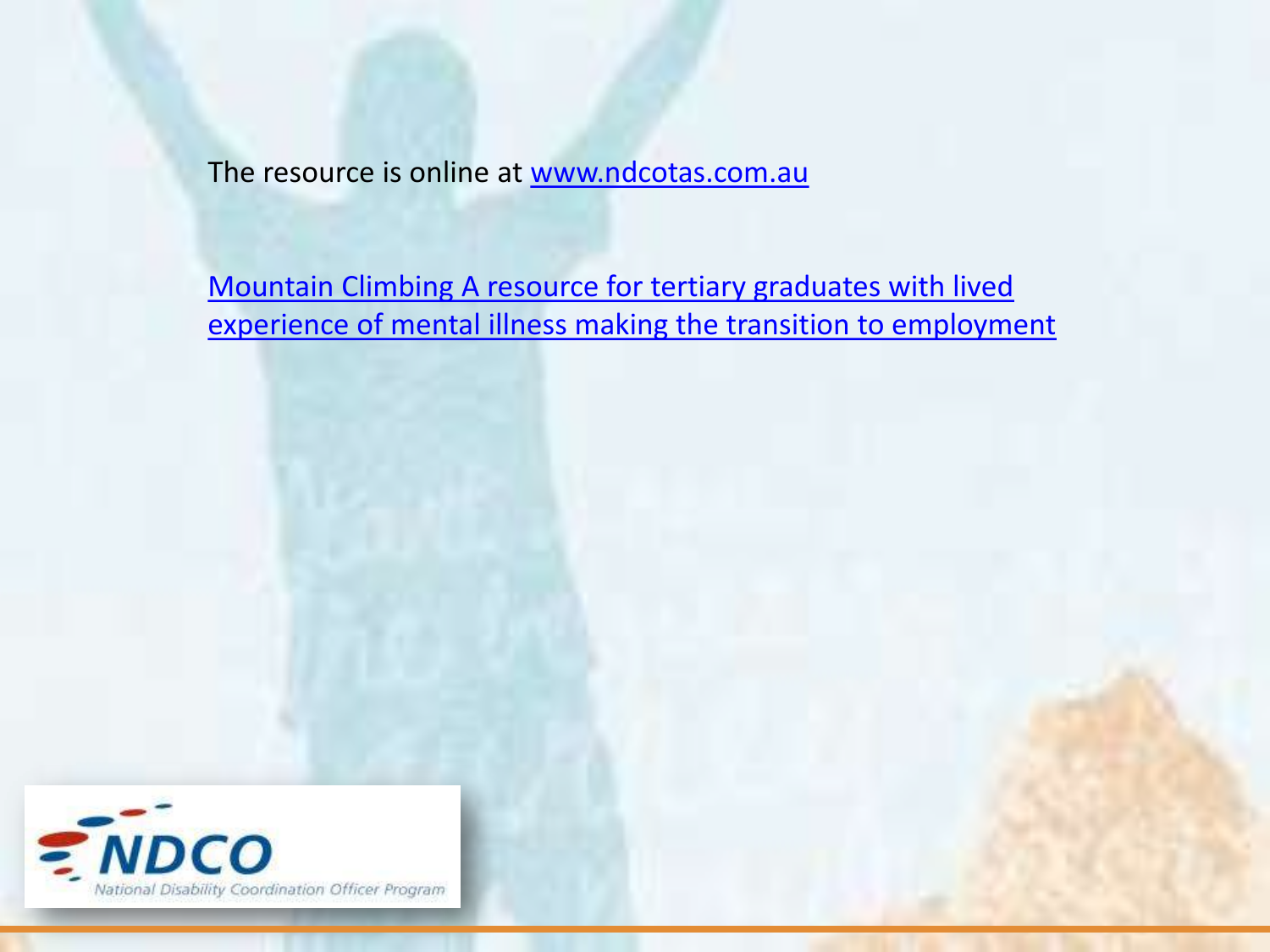[Mental Health @ Work](http://www.youtube.com/watch?v=_CeBymhd6zI)

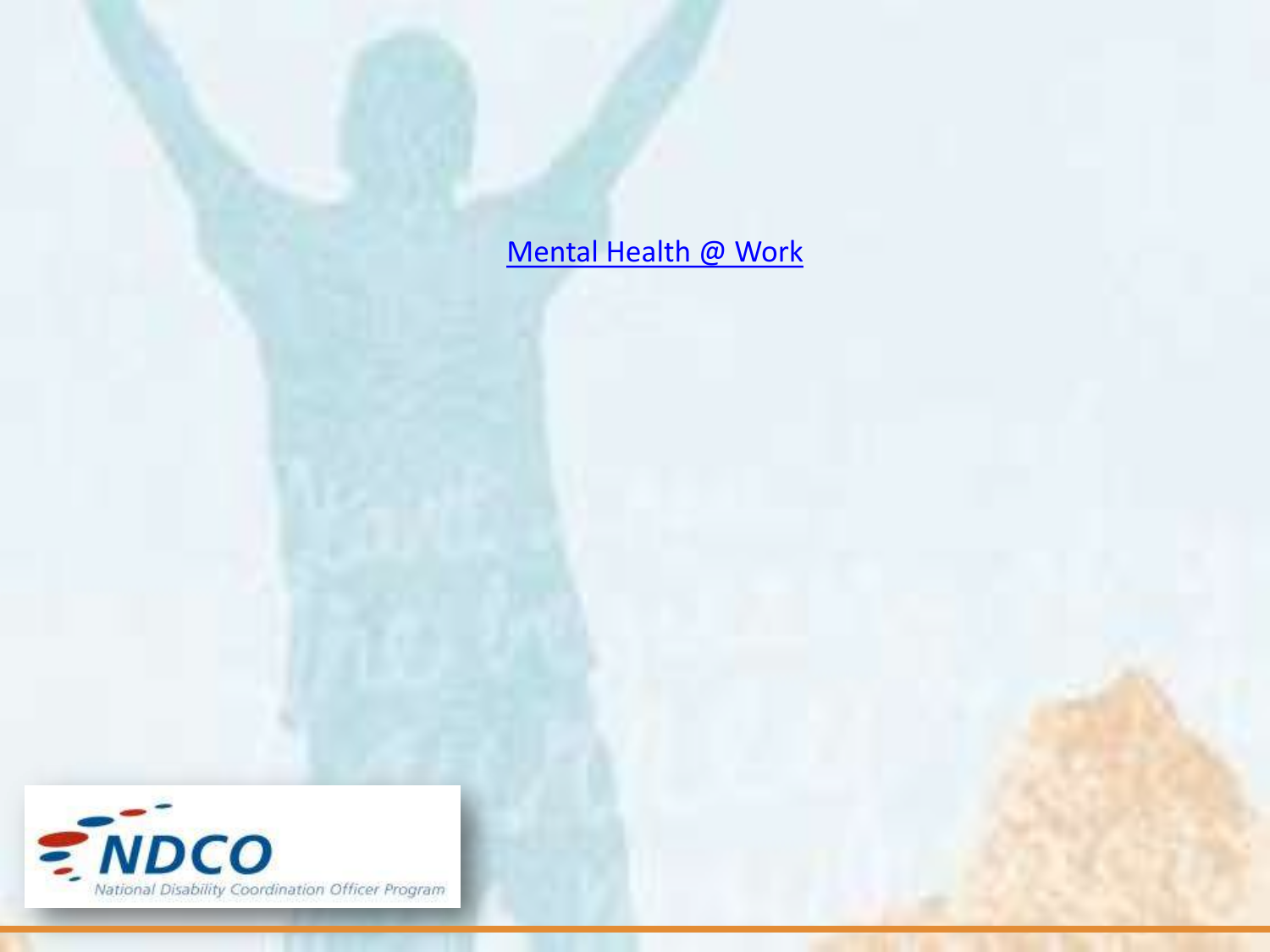What are some of the potential risks of disclosing one's mental health issues in the workplace?

What are some of the potential benefits of disclosing one's mental health issues in the workplace

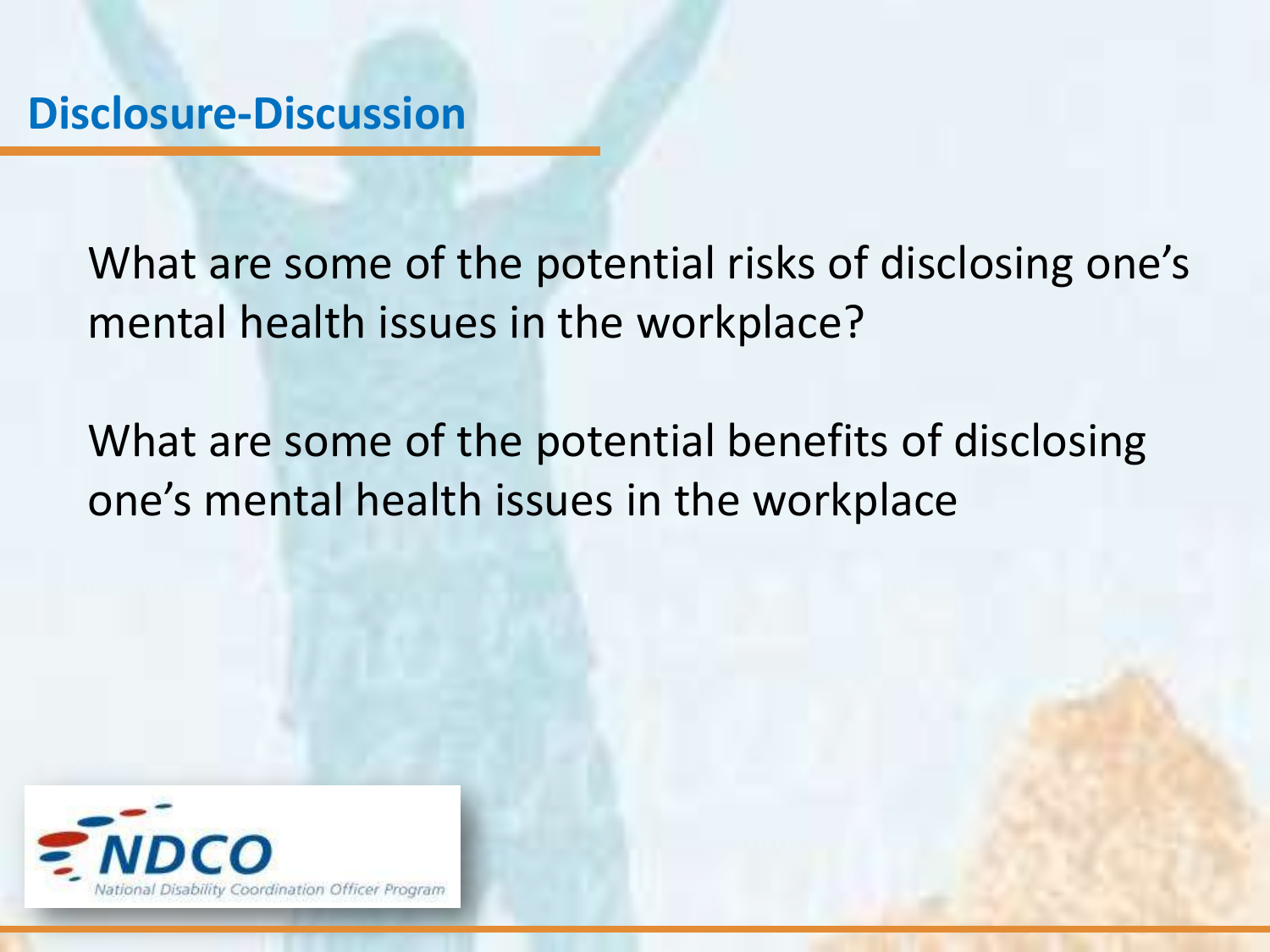# **Disclosure: Pros & Cons**

### **PROS**

- You don't have to pretend to be well all the time.
- Your employer can make workplace modifications and reasonable adjustments to your workload.
- You further the cause of equal rights and show how 'well' people with a mental health condition can be. It's not your fault that you have a mental illness.
- You might be able to access support from your workplace counselling or support services.

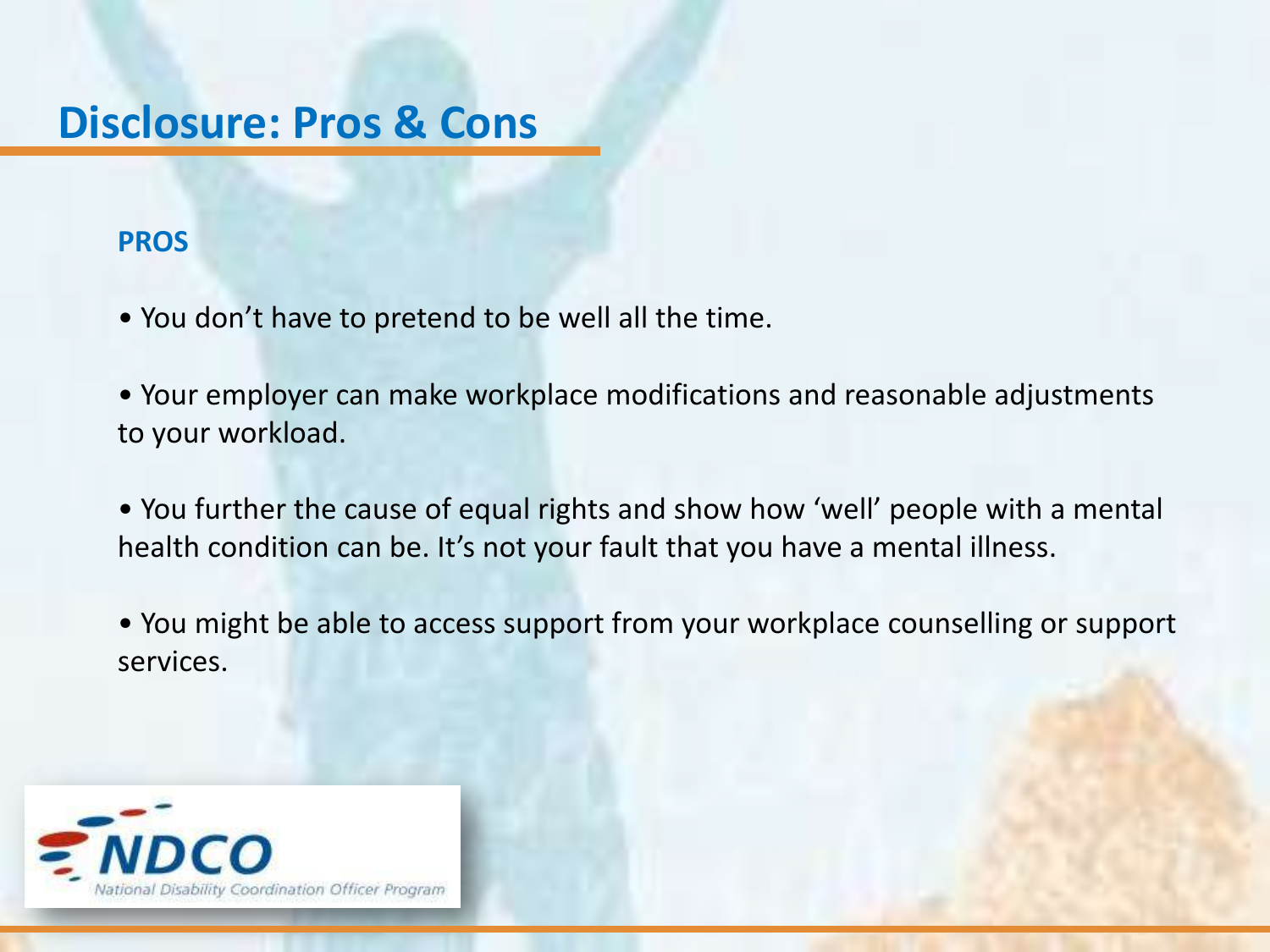# **Disclosure: Pros & Cons**

#### **Cons**

- You could be discriminated against.
- You could be stigmatised and subjected to too much focus on your behaviour.
- Workmates could be constantly 'looking out' for signs of illness and respond negatively to any out of character behaviour.
- You might feel patronised and never feel that you are working on a 'level playing field' with everyone else.

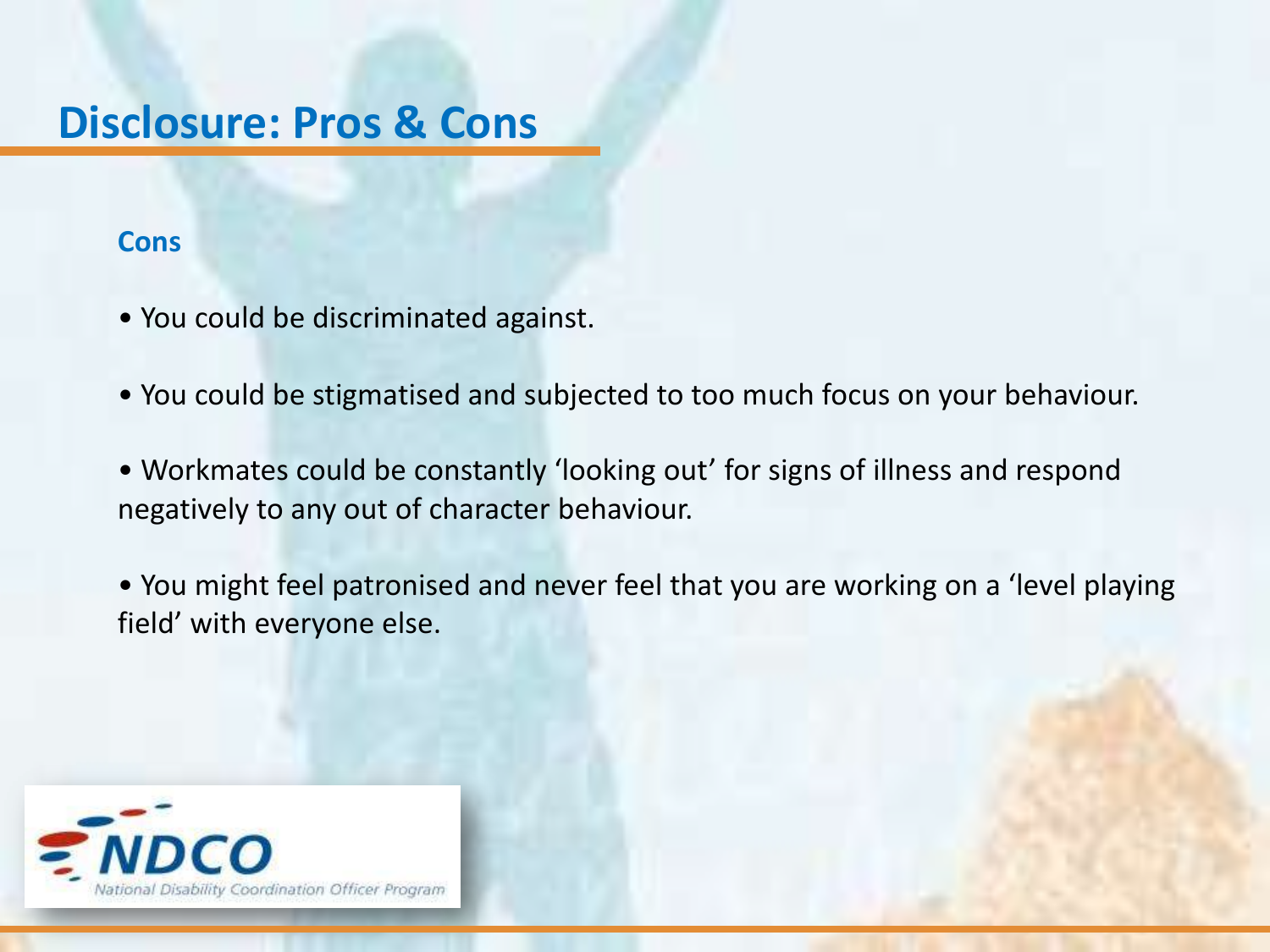**[Keith Mahar](http://www.youtube.com/watch?v=_CeBymhd6zI&t=3m29s)** 

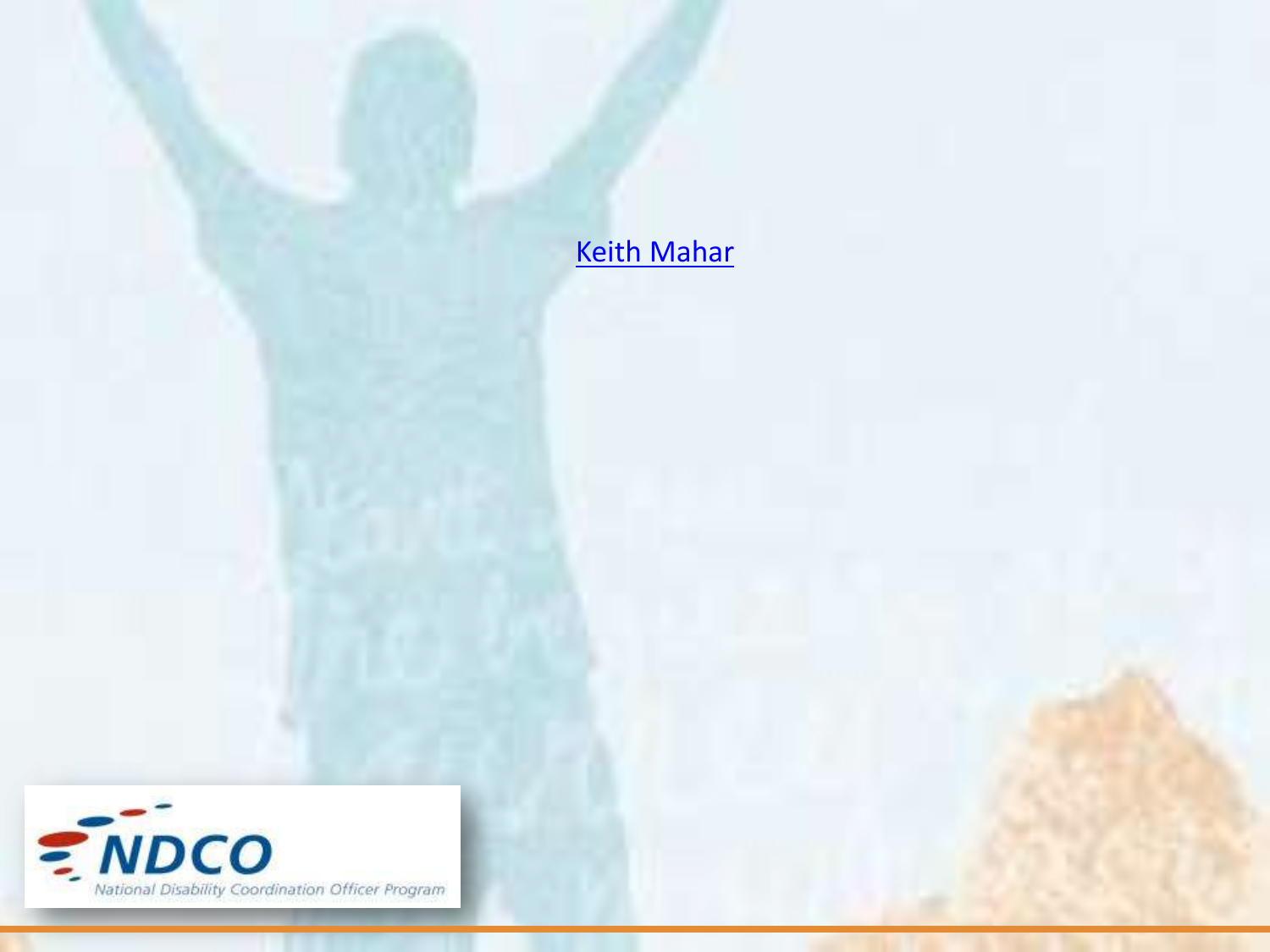What are some strategies and /or techniques that might be useful for managing stress in workplace?

What have you tried that was not effective or helpful?